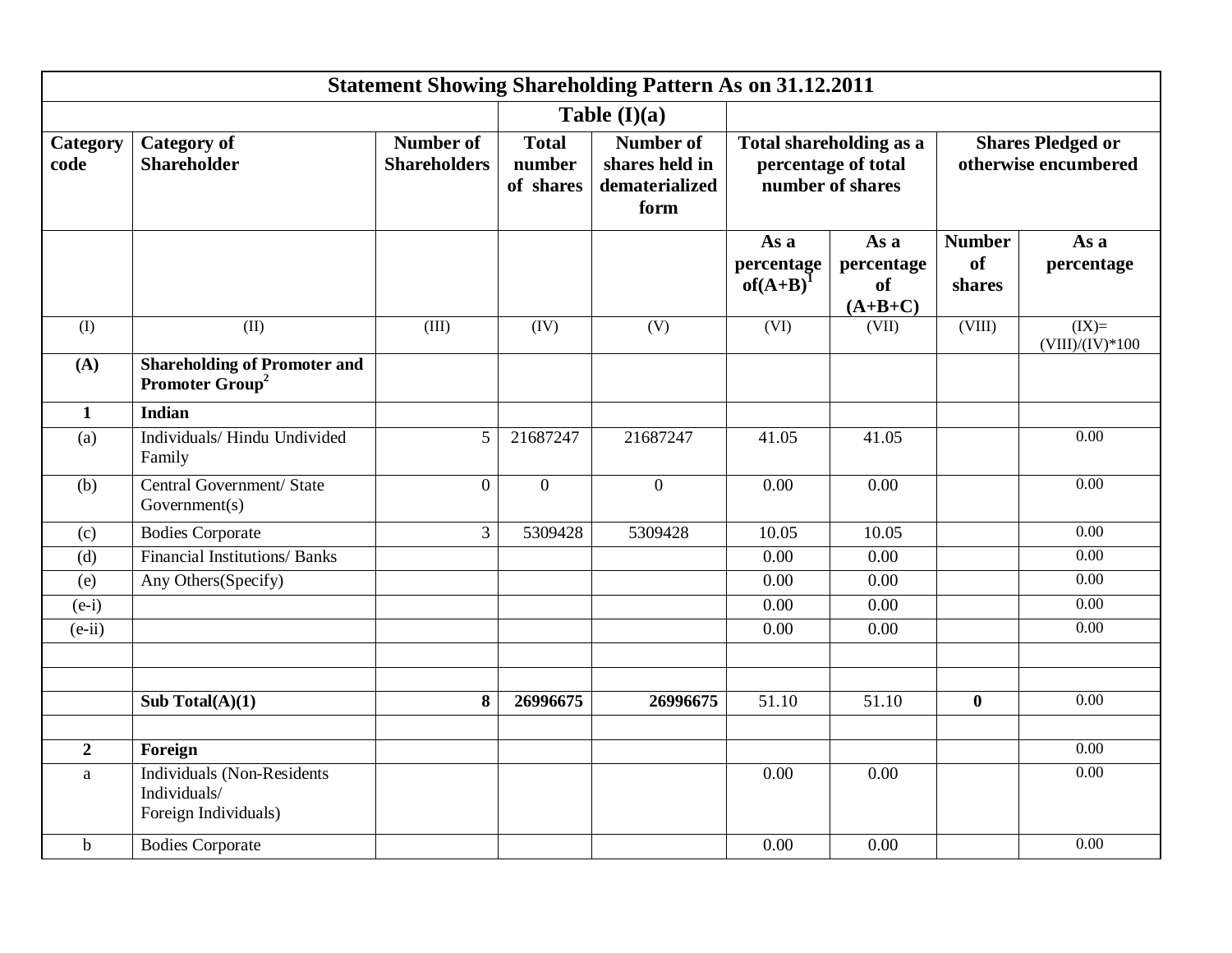| $\mathbf{C}$       | Institutions                                                                                 |                         |                |                  | 0.00              | 0.00              |          | 0.00              |
|--------------------|----------------------------------------------------------------------------------------------|-------------------------|----------------|------------------|-------------------|-------------------|----------|-------------------|
| $\mathbf d$        | Any Others(Specify)                                                                          |                         |                |                  | 0.00              | 0.00              |          | 0.00              |
| $d-i$              |                                                                                              |                         |                |                  | $0.00\,$          | 0.00              |          | 0.00              |
| $\overline{d}$ -ii |                                                                                              |                         |                |                  | 0.00              | 0.00              |          | $\overline{0.00}$ |
|                    |                                                                                              |                         |                |                  |                   |                   |          |                   |
|                    |                                                                                              |                         |                |                  |                   |                   |          |                   |
|                    | Sub Total $(A)(2)$                                                                           | $\mathbf 0$             | $\bf{0}$       | $\boldsymbol{0}$ | $\overline{0.00}$ | 0.00              | $\bf{0}$ | 0.00              |
|                    |                                                                                              |                         |                |                  |                   |                   |          |                   |
|                    | <b>Total Shareholding of</b><br>and Promoter<br><b>Promoter</b><br>Group $(A)=(A)(1)+(A)(2)$ | 8                       | 26996675       | 26996675         | 51.10             | 51.10             | $\bf{0}$ | 0.00              |
|                    |                                                                                              |                         |                |                  |                   |                   |          |                   |
| <b>(B)</b>         | <b>Public shareholding</b>                                                                   |                         |                |                  |                   |                   |          |                   |
| $\mathbf{1}$       | <b>Institutions</b>                                                                          |                         |                |                  |                   |                   |          |                   |
| (a)                | Mutual Funds/UTI                                                                             |                         |                |                  | 0.00              | 0.00              |          |                   |
| (b)                | Financial Institutions Banks                                                                 | 1                       | 35000          | 35000            | 0.07              | 0.07              |          |                   |
| (c)                | Central Government/ State<br>Government(s)                                                   |                         |                |                  | 0.00              | 0.00              |          |                   |
| (d)                | Venture Capital Funds                                                                        |                         |                |                  | 0.00              | 0.00              |          |                   |
| (e)                | <b>Insurance Companies</b>                                                                   |                         |                |                  | $\overline{0.00}$ | $\overline{0.00}$ |          |                   |
| (f)                | Foreign Institutional Investors                                                              | 3                       | 1822664        | 1822664          | 3.45              | 3.45              |          |                   |
| (g)                | Foreign Venture Capital<br>Investors                                                         |                         |                |                  | 0.00              | 0.00              |          |                   |
| (h)                | Any Other (specify)                                                                          |                         |                |                  | 0.00              | 0.00              |          |                   |
| $(h-i)$            |                                                                                              | $\mathbf{0}$            | $\overline{0}$ | $\mathbf{0}$     | 0.00              | 0.00              |          |                   |
| $(h-ii)$           |                                                                                              |                         |                |                  | 0.00              | 0.00              |          |                   |
|                    |                                                                                              |                         |                |                  |                   |                   |          |                   |
|                    |                                                                                              |                         |                |                  |                   |                   |          |                   |
|                    | Sub-Total $(B)(1)$                                                                           | $\overline{\mathbf{4}}$ | 1857664        | 1857664          | 3.52              | 3.52              |          |                   |
|                    |                                                                                              |                         |                |                  |                   |                   |          |                   |
| B <sub>2</sub>     | <b>Non-institutions</b>                                                                      |                         |                |                  |                   |                   |          |                   |
| (a)                | <b>Bodies Corporate</b>                                                                      | 456                     | 9864645        | 9864644          | 18.67             | 18.67             |          |                   |
| (b)                | Individuals                                                                                  |                         |                |                  | $\overline{0.00}$ | 0.00              |          |                   |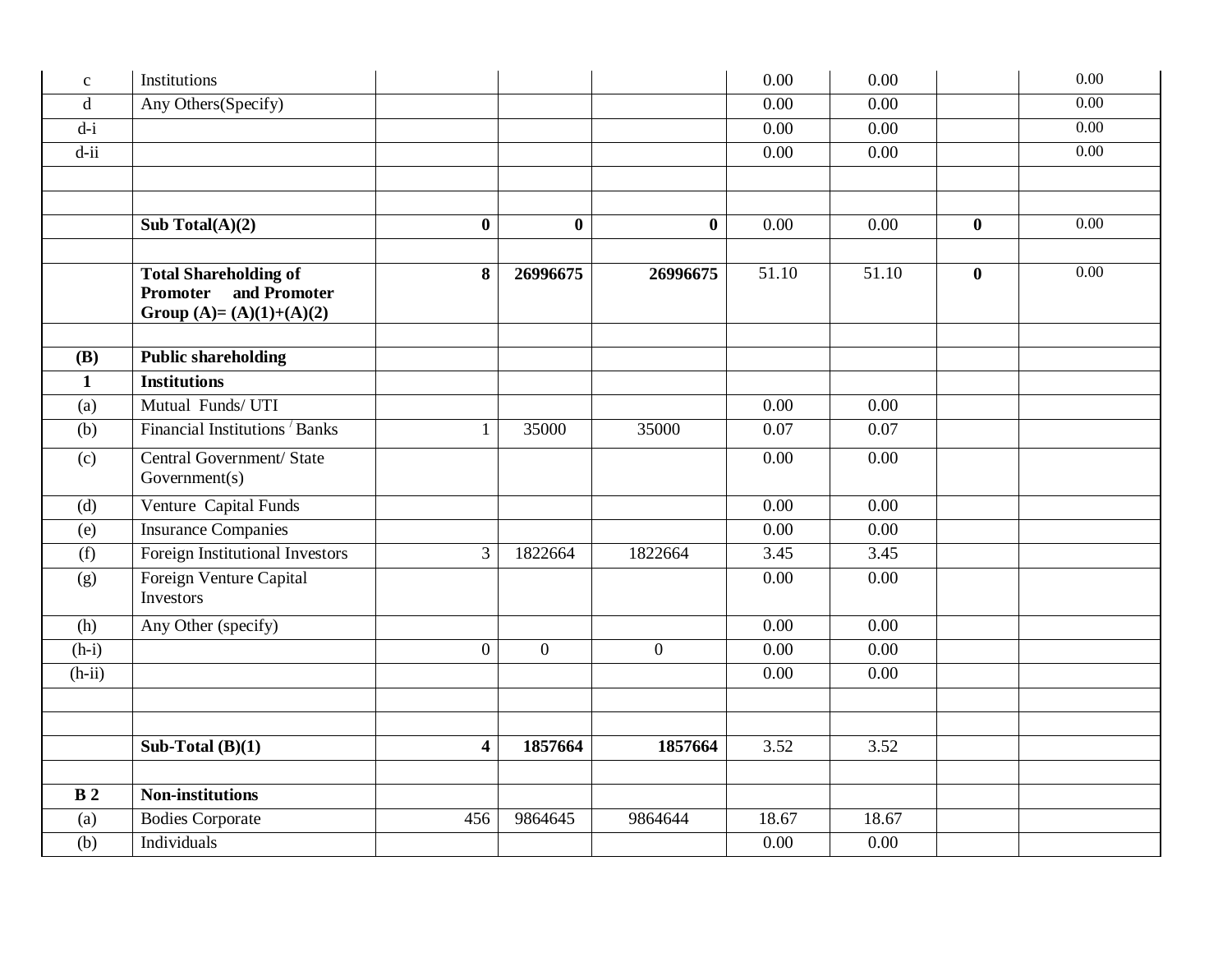| I              | Individuals -i. Individual<br>shareholders holding nominal<br>share capital up to Rs 1 lakh             | 21466    | 8456286  | 8454352  | 16.01  | 16.01        |          |      |
|----------------|---------------------------------------------------------------------------------------------------------|----------|----------|----------|--------|--------------|----------|------|
| $\mathbf{I}$   | ii. Individual shareholders<br>holding nominal share capital<br>in excess of Rs. 1 lakh.                | 127      | 4467111  | 4467111  | 8.45   | 8.45         |          |      |
| (c)            | Any Other (specify)                                                                                     |          |          |          | 0.00   | 0.00         |          |      |
| $(c-i)$        | <b>Clearing Members</b>                                                                                 | 66       | 162300   | 162300   | 0.31   | 0.31         |          |      |
| $(c-ii)$       | Non Resident Indian (REPAT)                                                                             | 41       | 1001884  | 1001884  | 1.90   | 1.90         |          |      |
| $(c-iii)$      | Non Resident Indian (NON<br>REPAT)                                                                      | 21       | 27711    | 27711    | 0.05   | 0.05         |          |      |
| $(c-iv)$       | <b>Trust</b>                                                                                            | 1        | 1000     | 1000     | 0.00   | 0.00         |          |      |
|                | Sub-Total $(B)(2)$                                                                                      | 22178    | 23980937 | 23979002 | 45.39  | 45.39        |          |      |
|                |                                                                                                         |          |          |          |        |              |          |      |
| <b>(B)</b>     | <b>Public Shareholding</b><br><b>Total</b><br>$(B)=(B)(1)+(B)(2)$                                       | 22182    | 25838601 | 25836666 | 48.90  | 48.90        |          |      |
|                |                                                                                                         |          |          |          |        |              |          |      |
|                | <b>TOTAL</b> $(A)+(B)$                                                                                  | 22190    | 52835276 | 52833341 | 100.00 | 100.00       |          |      |
| (C)            | <b>Shares held by Custodians</b><br>and against which<br><b>Depository Receipts have been</b><br>issued |          |          |          |        |              |          |      |
| 1              | Promoter and Promoter Group                                                                             |          |          |          |        | 0.00         |          | 0.00 |
| $\overline{2}$ | Public                                                                                                  |          |          |          |        | 0.00         |          |      |
|                | Sub-Total $(C)$                                                                                         | $\bf{0}$ | $\bf{0}$ | $\bf{0}$ |        | $\mathbf{0}$ | $\bf{0}$ |      |
|                |                                                                                                         |          |          |          |        |              |          |      |
|                | <b>GRAND TOTAL</b><br>$(A)+(B)+(C)$                                                                     | 22190    | 52835276 | 52833341 |        | 100.00       | $\bf{0}$ | 0.00 |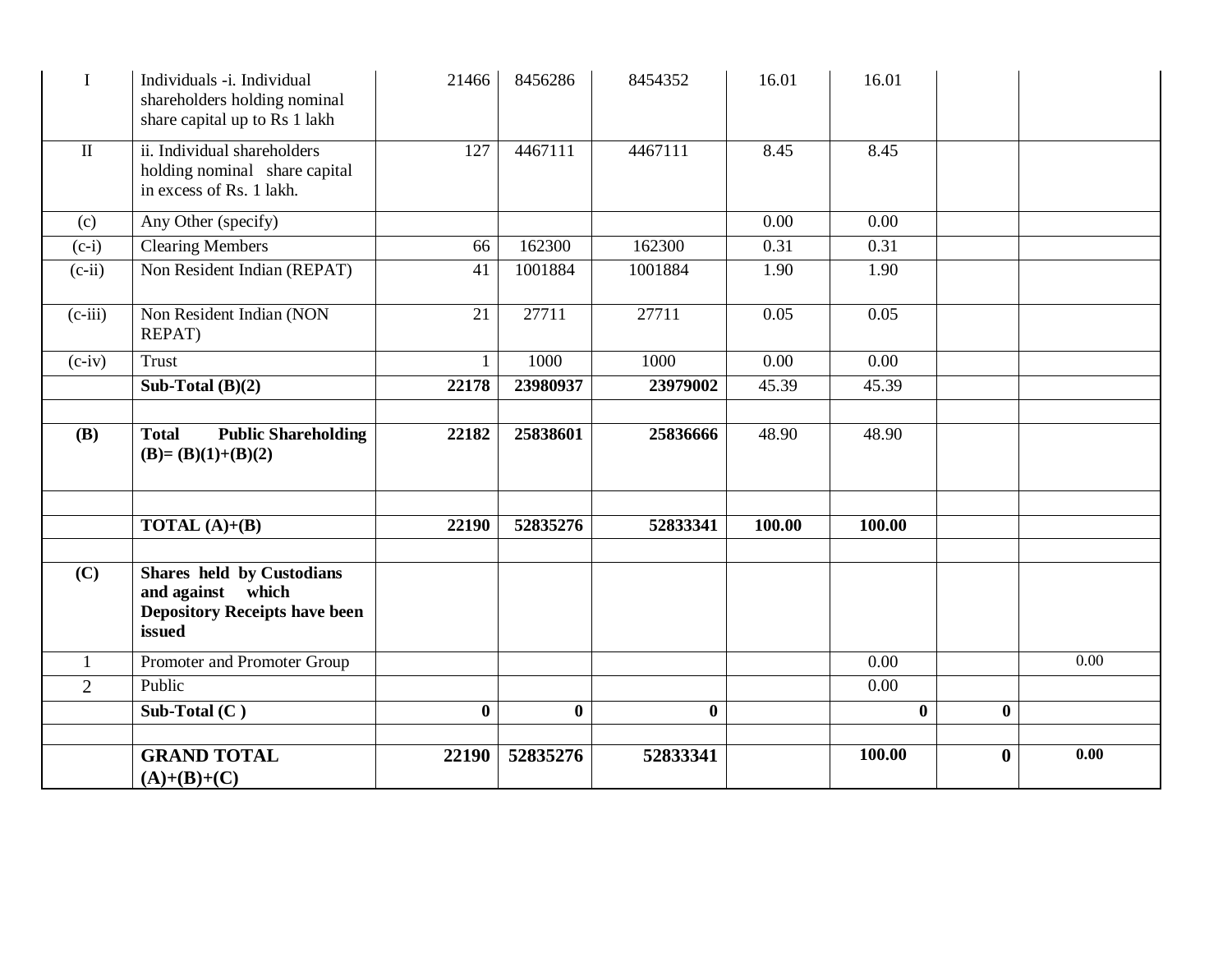## **Statement showing holding of securities (including shares, warrants, convertible securities) of persons belonging to the**

**category "Promoter and Promoter Group"**

| Sr.<br>No.       | Name of the shareholder                           | <b>Details of Shares</b><br>held |                                                                         | Encumbered shares (*) |                              | <b>Details of warrants</b>                                                        |                                         | <b>Details of</b><br>convertible<br>securities                      |                                                                                    | <b>Total</b><br>shares<br>(including<br>underlying<br>shares<br>assuming<br>full<br>conversion<br>of warrants<br>and<br>convertible<br>securities)<br>as a % of<br>diluted<br>share<br>capital |       |
|------------------|---------------------------------------------------|----------------------------------|-------------------------------------------------------------------------|-----------------------|------------------------------|-----------------------------------------------------------------------------------|-----------------------------------------|---------------------------------------------------------------------|------------------------------------------------------------------------------------|------------------------------------------------------------------------------------------------------------------------------------------------------------------------------------------------|-------|
|                  |                                                   | Number of<br>shares<br>held      | As a<br>$%$ of<br>grand<br>total<br>(A)<br>$+(B) + ($<br>$\mathbf{C}$ ) | No.                   | As a<br>percenta<br>ge       | As a %<br>of grand<br>total<br>$(A)+(B)+$<br>$(C)$ of<br>sub-<br>clause<br>(I)(a) | <b>Number</b><br>of<br>warrants<br>held | As a %<br>total<br>number of<br>warrants<br>of the<br>same<br>class | <b>Number</b><br><b>of</b><br>converti<br>ble<br>securitie<br>$\mathbf{s}$<br>held | As a %<br>total<br>number<br><b>of</b><br>converti<br>ble<br>securitie<br>S<br>of the<br>same<br>class                                                                                         |       |
| (1)              | (II)                                              | (III)                            | (IV)                                                                    | (V)                   | $(VI) = (V)/$<br>$(III)*100$ | (VII)                                                                             | (VIII)                                  | (IX)                                                                | (X)                                                                                | (XI)                                                                                                                                                                                           | (XII) |
| $\mathbf{1}$     | Mr. Khalid Ansari                                 | 4338055                          | 8.21                                                                    |                       | 0.00                         | 0.00                                                                              |                                         | $\boldsymbol{0}$                                                    |                                                                                    | $\overline{0}$                                                                                                                                                                                 |       |
| $\boldsymbol{2}$ | Mr. Tarique Ansari                                | 4337298                          | 8.21                                                                    |                       | 0.00                         | 0.00                                                                              |                                         | $\boldsymbol{0}$                                                    |                                                                                    | $\boldsymbol{0}$                                                                                                                                                                               |       |
| 3                | Mrs. Rukya Ansari                                 | 4337298                          | 8.21                                                                    |                       | 0.00                         | 0.00                                                                              |                                         | $\boldsymbol{0}$                                                    |                                                                                    | $\boldsymbol{0}$                                                                                                                                                                               |       |
| $\overline{4}$   | Mr. Sharique Ansari                               | 4337298                          | 8.21                                                                    |                       | 0.00                         | 0.00                                                                              |                                         | $\boldsymbol{0}$                                                    |                                                                                    | $\boldsymbol{0}$                                                                                                                                                                               |       |
| 5                | Ms. Tehzeb Ansari                                 | 4337298                          | 8.21                                                                    |                       | 0.00                         | 0.00                                                                              |                                         | $\boldsymbol{0}$                                                    |                                                                                    | $\boldsymbol{0}$                                                                                                                                                                               |       |
| 6                | Ferari Investments & Trading<br>Company Pvt. Ltd. | 2839226                          | 5.37                                                                    |                       | 0.00                         | 0.00                                                                              |                                         | $\boldsymbol{0}$                                                    |                                                                                    | $\overline{0}$                                                                                                                                                                                 |       |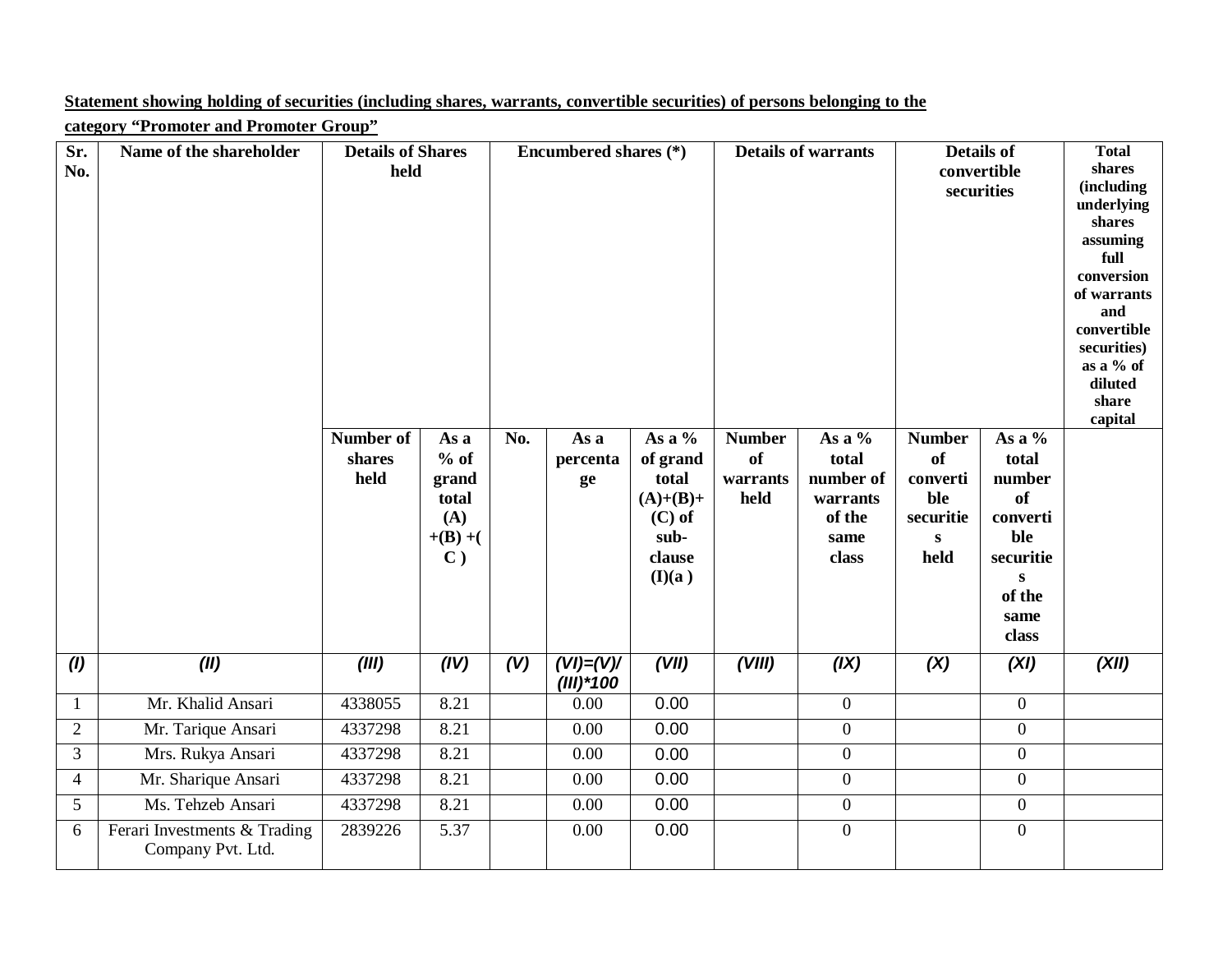| Meridian Holding & Leasing<br>Company Pvt. Ltd. | 1447679  | 2.74  |   | 0.00 | 0.00 |  |  |  |
|-------------------------------------------------|----------|-------|---|------|------|--|--|--|
| Inquilab Offset Printers Pvt.<br>Ltd.           | 1022523  | . .94 |   | 0.00 | 0.00 |  |  |  |
|                                                 |          |       |   |      |      |  |  |  |
| <b>TOTAL</b>                                    | 26996675 | 51.10 | 0 | 0.00 | 0.00 |  |  |  |

**(\*) The term "encumbrance" has the same meaning as assigned to it in regulation 28(3) of the SAST Regulations, 2011**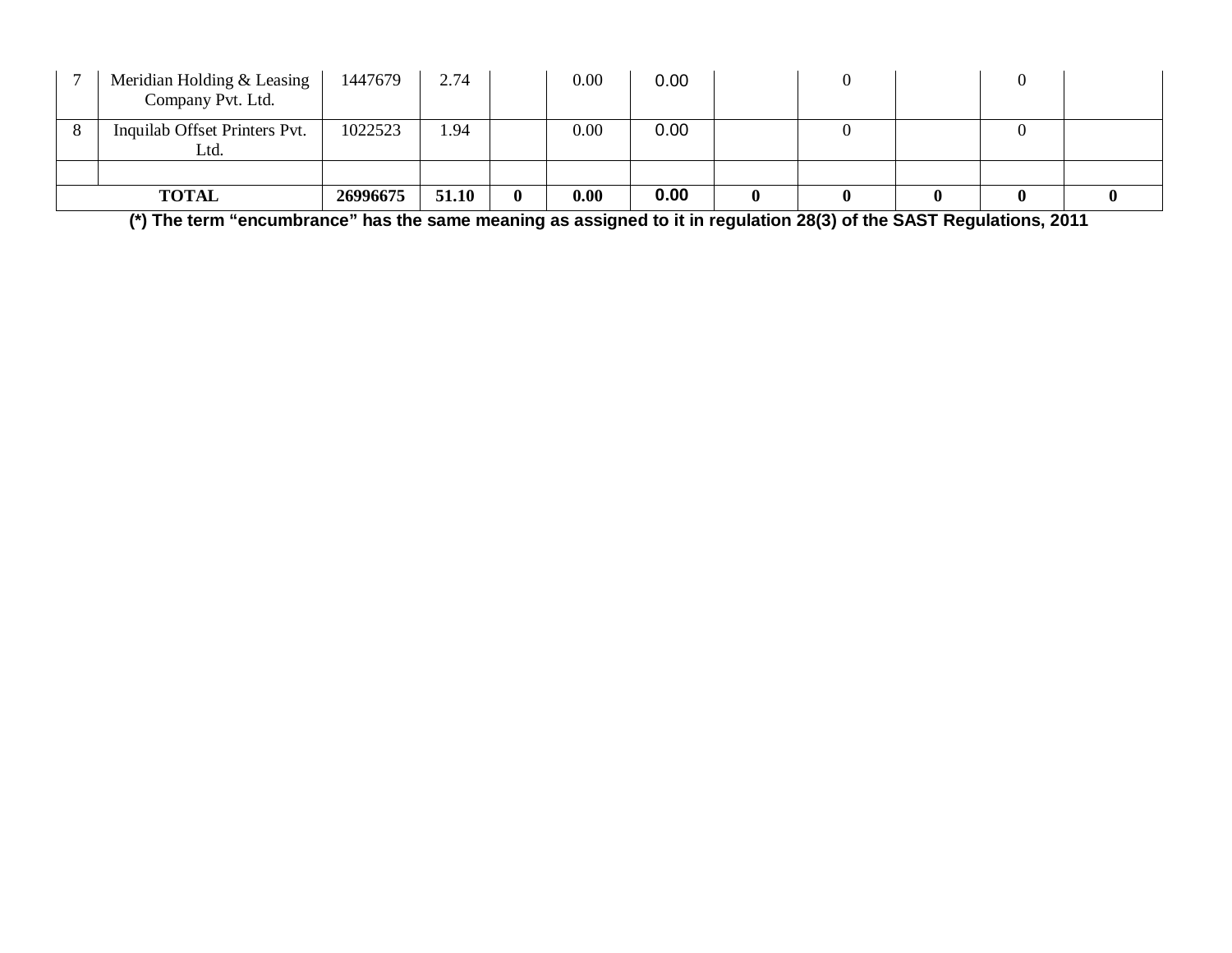## **(I)(c)(i) Statement showing holding of securities (including shares, warrants, convertible securities) of persons belonging to the category "Public" and holding more than 1% of the total number of shares**

| Sr. No.        | $\mathbf{u}$ , and $\mathbf{v}$ and $\mathbf{u}$ and $\mathbf{u}$ and $\mathbf{v}$ and $\mathbf{u}$ and $\mathbf{v}$ and $\mathbf{u}$ and $\mathbf{v}$<br>Name of the shareholder | <b>Number of</b><br>shares held | Shares as a<br>percentage<br>of total<br>number of<br>shares $\{i.e.,\}$<br><b>Grand Total</b><br>$(A)+(B)+(C)$<br>indicated in<br><b>Statement at</b><br>para (I)(a)<br>above} | <b>Numbe</b><br>r of<br>warran<br>ts<br>held | <b>Details of warrants</b><br>As a $%$<br>total<br>number of<br>warrants<br>of<br>the same<br>class | <b>Details of convertible</b><br>securities<br><b>Number of</b><br>convertible<br>securities<br>held | % w.r.t<br>total<br>number of<br>convertible<br>securities of<br>the same<br>class | <b>Total</b><br>shares<br><i>(including)</i><br>underlying<br>shares<br>assuming<br>full<br>conversion<br>of<br>warrants<br>and<br>convertible<br>securities)<br>as a $%$ of<br>diluted<br>share |
|----------------|-----------------------------------------------------------------------------------------------------------------------------------------------------------------------------------|---------------------------------|---------------------------------------------------------------------------------------------------------------------------------------------------------------------------------|----------------------------------------------|-----------------------------------------------------------------------------------------------------|------------------------------------------------------------------------------------------------------|------------------------------------------------------------------------------------|--------------------------------------------------------------------------------------------------------------------------------------------------------------------------------------------------|
|                |                                                                                                                                                                                   |                                 |                                                                                                                                                                                 |                                              |                                                                                                     |                                                                                                      |                                                                                    | capital                                                                                                                                                                                          |
| 1              | Bennett, Coleman and Company Ltd.                                                                                                                                                 | 3649391                         | 6.91                                                                                                                                                                            |                                              | $\boldsymbol{0}$                                                                                    |                                                                                                      | $\overline{0}$                                                                     |                                                                                                                                                                                                  |
| $\overline{2}$ | <b>Cross Comtrade Private Limited</b>                                                                                                                                             | 1815516                         | 3.44                                                                                                                                                                            |                                              | $\overline{0}$                                                                                      |                                                                                                      | $\overline{0}$                                                                     |                                                                                                                                                                                                  |
| 3              | Acacia Partners LP                                                                                                                                                                | 1275865                         | 2.41                                                                                                                                                                            |                                              | $\boldsymbol{0}$                                                                                    |                                                                                                      | $\overline{0}$                                                                     |                                                                                                                                                                                                  |
| 4              | Rajastan Global Securities Ltd.                                                                                                                                                   | 649495                          | 1.23                                                                                                                                                                            |                                              | $\boldsymbol{0}$                                                                                    |                                                                                                      | $\boldsymbol{0}$                                                                   |                                                                                                                                                                                                  |
| 5              | Prabhudas Liladhar Financial Services Pvt.<br>Ltd.                                                                                                                                | 641750                          | 1.21                                                                                                                                                                            |                                              | $\overline{0}$                                                                                      |                                                                                                      | $\overline{0}$                                                                     |                                                                                                                                                                                                  |
| 6              | Rahul Khanna                                                                                                                                                                      | 606603                          | 1.15                                                                                                                                                                            |                                              | $\boldsymbol{0}$                                                                                    |                                                                                                      | $\boldsymbol{0}$                                                                   |                                                                                                                                                                                                  |
| $\overline{7}$ | Mid Day Exports Pvt. Ltd.                                                                                                                                                         | 577416                          | 1.09                                                                                                                                                                            |                                              | $\overline{0}$                                                                                      |                                                                                                      | $\boldsymbol{0}$                                                                   |                                                                                                                                                                                                  |
| <b>TOTAL</b>   |                                                                                                                                                                                   | 9216036                         | 17.44                                                                                                                                                                           | $\bf{0}$                                     | $\bf{0}$                                                                                            | $\bf{0}$                                                                                             | $\bf{0}$                                                                           | $\bf{0}$                                                                                                                                                                                         |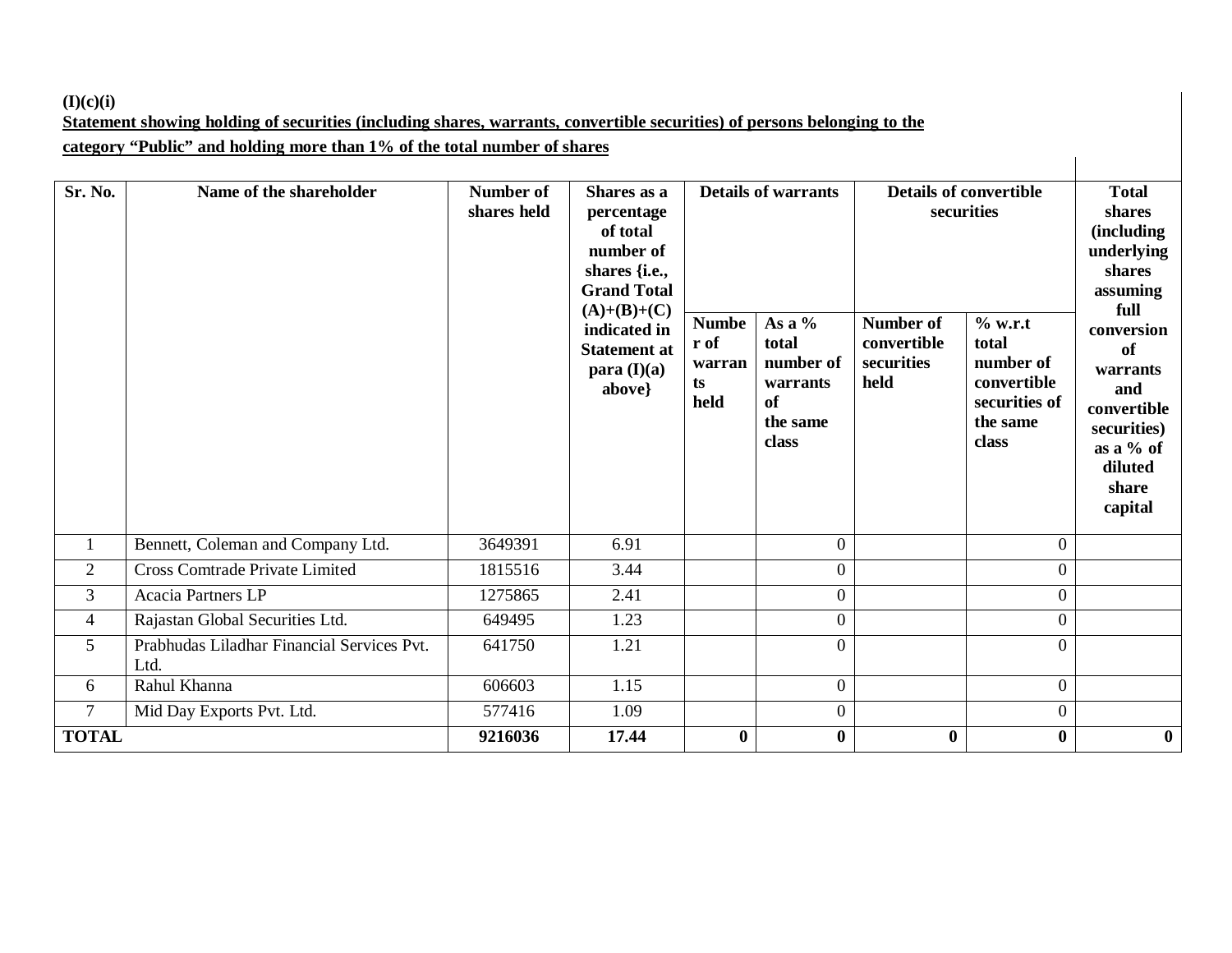|              | PAC) belonging to the category "Public" and holding more than 5% of the total number of shares of the company |                            |                                                                                                                                                                            |                                 |                                                                                                        |          |                                                                                                                                                                                       |          |  |  |
|--------------|---------------------------------------------------------------------------------------------------------------|----------------------------|----------------------------------------------------------------------------------------------------------------------------------------------------------------------------|---------------------------------|--------------------------------------------------------------------------------------------------------|----------|---------------------------------------------------------------------------------------------------------------------------------------------------------------------------------------|----------|--|--|
| Sr. No.      | Name(s) of the<br>shareholder(s) and<br>the Persons Acting in<br>Concert (PAC) with<br>them                   | <b>Number</b><br>of shares | Shares as a<br>percentage of<br>total number<br>of shares<br>{i.e., Grand<br><b>Total</b><br>$(A)+(B)+(C)$<br>indicated in<br><b>Statement at</b><br>para (I)(a)<br>above} | <b>Number</b><br>of<br>warrants | <b>Details of warrants</b><br>As a $%$<br>total<br>number<br>of<br>warrants<br>of the<br>same<br>class |          | <b>Details of convertible</b><br>securities<br>Number of<br>$%$ w.r.t<br>convertible<br>total<br>securities<br>number of<br>held<br>convertible<br>securities<br>of the same<br>class |          |  |  |
|              | Bennett, Coleman and Company<br>Ltd.                                                                          | 3649391                    | 6.91                                                                                                                                                                       |                                 | $\theta$                                                                                               |          | $\Omega$                                                                                                                                                                              |          |  |  |
| <b>TOTAL</b> |                                                                                                               | 3649391                    | 6.91                                                                                                                                                                       | $\boldsymbol{0}$                | $\boldsymbol{0}$                                                                                       | $\bf{0}$ | $\boldsymbol{0}$                                                                                                                                                                      | $\bf{0}$ |  |  |

**(I)(c)(ii) Statement showing holding of securities (including shares, warrants, convertible securities) of persons (together with**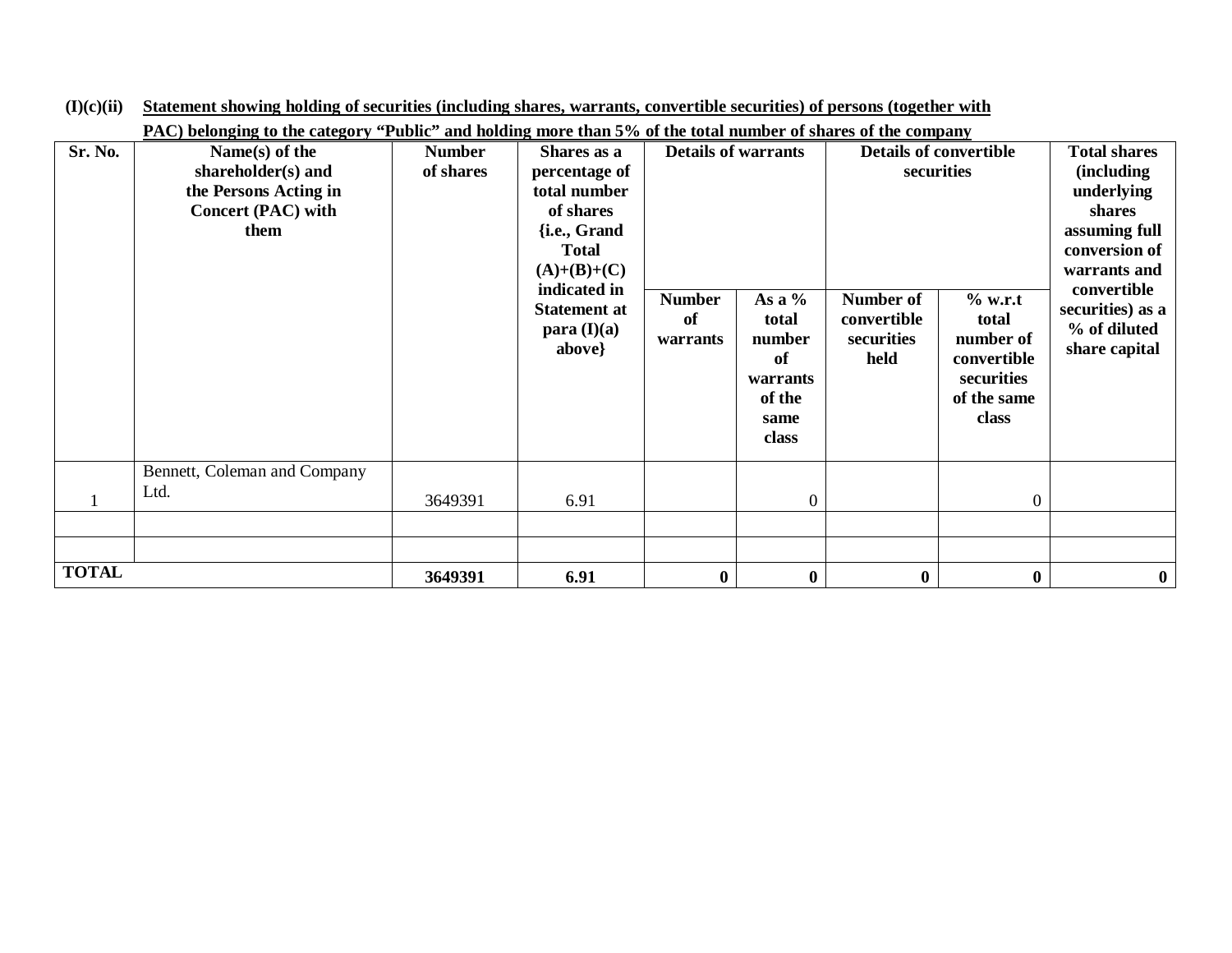| $(I)(d)$ Statement showing details of locked-in shares |                         |                                       |                                                                                                                                                     |  |  |  |  |  |
|--------------------------------------------------------|-------------------------|---------------------------------------|-----------------------------------------------------------------------------------------------------------------------------------------------------|--|--|--|--|--|
| Sr. No.                                                | Name of the shareholder | <b>Number of locked-</b><br>in shares | Locked-in shares as a percentage of total<br>number of shares {i.e., Grand Total<br>$(A)+(B)+(C)$ indicated in Statement at para<br>$(I)(a)$ above} |  |  |  |  |  |
|                                                        | Not Applicable          |                                       | 0.00                                                                                                                                                |  |  |  |  |  |
|                                                        |                         |                                       |                                                                                                                                                     |  |  |  |  |  |
|                                                        | <b>TOTAL</b>            | $\boldsymbol{0}$                      | 0.00                                                                                                                                                |  |  |  |  |  |

| $(\mathbf{II})(\mathbf{a})$ | <b>Statement showing details of Depository Receipts (DRs)</b> |                                        |                                                          |                                                                                                                                                                      |  |  |  |  |  |
|-----------------------------|---------------------------------------------------------------|----------------------------------------|----------------------------------------------------------|----------------------------------------------------------------------------------------------------------------------------------------------------------------------|--|--|--|--|--|
| Sr. No.                     | <b>Type of outstanding DR</b><br>(ADRs, GDRs, SDRs, etc.)     | Number of<br>outstanding<br><b>DRs</b> | <b>Number of shares</b><br>underlying<br>outstanding DRs | Shares underlying outstanding DRs as a<br>percentage of total number of shares {i.e.,<br>Grand Total $(A)+(B)+(C)$ indicated in<br>Statement at para $(I)(a)$ above} |  |  |  |  |  |
|                             | Not Applicable                                                |                                        |                                                          | 0.00                                                                                                                                                                 |  |  |  |  |  |
|                             | <b>TOTAL</b>                                                  | 0                                      | $\mathbf 0$                                              | 0.00                                                                                                                                                                 |  |  |  |  |  |